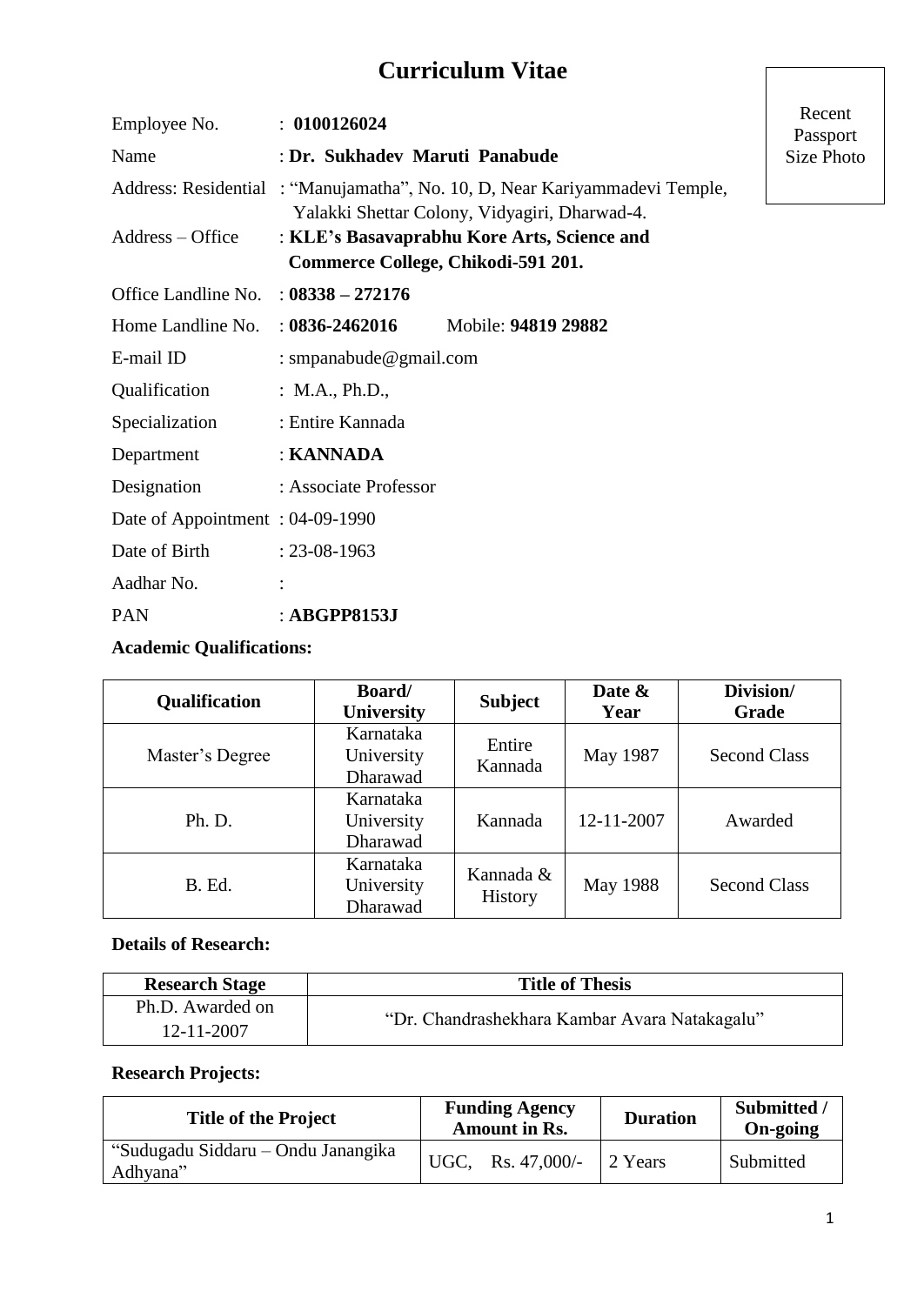## **Seminars, Conferences, Symposia, Workshops Attended:**

| SI.<br>No.     | Seminar /<br>Conference &<br><b>Level</b> | <b>Name of the Sponsoring</b><br><b>College / Agency</b>                               | <b>Place and</b><br><b>Date</b>                           | <b>Theme of the Seminar</b><br>/ Conference                                                   |
|----------------|-------------------------------------------|----------------------------------------------------------------------------------------|-----------------------------------------------------------|-----------------------------------------------------------------------------------------------|
| $\mathbf{1}$   | <b>University Level</b><br>Seminar        | <b>KU College Teachers</b><br>Asso.& J. S. S. College,<br>Dharwad                      | Dharwad<br>09/12/2005                                     | Challenges in Higher<br>Education                                                             |
| $\overline{2}$ | National level<br>Seminar                 | <b>RL</b> Science Institute<br>Belagavi                                                | Belagavi 14 <sup>th</sup> &<br>$15^{th}$ Feb. 2007        | Sustenance and<br>Enhancement of<br><b>Quality Education</b>                                  |
| 3              | Workshop                                  | Kannada Adhyana peeta<br>KUD & CIIL, Mysore                                            | $17th$ -19 <sup>th</sup> Sept.<br>2007                    | Kannada Patyakrama<br>Pariskarane maththu<br>Naveekarana                                      |
| $\overline{4}$ | National level<br>Conference              | <b>KUCTA &amp; SJMVS</b><br>Womens College, Hubli                                      | Hubballi<br>$4th$ Nov. 2007                               | National Knowledge<br>commission's Report                                                     |
| 5              | Workshop                                  | Careers. Smart Kamptee                                                                 | Kamptee $5^{\text{th}}$ -7 <sup>th</sup><br>March 2008    | <b>Career Counseling</b>                                                                      |
| 6              | Workshop                                  | <b>KUCTA</b> and Commerce<br>Asso., J.G. College Hubli                                 | Hubballi<br>$15th$ July 2008                              | <b>NAAC</b> Reacrediation<br>New Methodology                                                  |
| $\overline{7}$ | UGC-National<br>Level Seminar             | <b>Basaveshwara Science</b><br>College, Bagalkot                                       | <b>Bagalkot</b><br>$8^{th}$ & 9 <sup>th</sup> May<br>2009 | Challenges of<br>Communication in<br>regional languages in<br>the context of<br>Globalization |
| 8              | National level<br>Seminar                 | Karnataka Vidyavardhaka<br>Sangha Dharwad & KU<br>Kannada Teachers<br>Parishat Dharwad | Dharwad<br>$22^{nd}$ $23^{rd}$ May<br>2009                | Kannada Udyoga<br>Avakashagalu                                                                |
| 9              | State level<br>Seminar                    | JSS College, Dharwad,<br><b>KU Kannada Teachers</b><br>Parishat Dharwad                | Dharwad<br>$29^{\text{th}}$ May 2009                      | Hosa Shathamanada<br>Sahityka Sanskrutika<br>Savalugalu.                                      |
| 10             | Workshop                                  | <b>KLE University Belagavi</b>                                                         | Belagavi<br>$10^{th}$ & $11^{th}$ June<br>2010            | <b>Teaching Methodology</b><br>and Educational<br>Technology                                  |
| 11             | <b>UGC</b> -National<br>Seminar           | Govt. First Grade<br>College, Alnavara                                                 | Alnavara<br>$19^{th}$ & $20^{th}$ 2011                    | Prabhutva, Arthikathe<br>Haagu Sahityada<br>Antharsambhandha                                  |
| 12             | University Level<br>Workshop              | Rani Channamma<br>University, Belagavi,                                                | $14^{\text{th}}$ & $19^{\text{th}}$ May<br>2012           | <b>Language Texts</b>                                                                         |
| 13             | State level<br>Seminar                    | Rastrakavi Prathistana<br>Kuppalli & Karnataka<br>Vidyavardhaka Sangha<br>Dharwad      | Dharwad<br>$25^{th}$ & $26^{th}$<br>August 2012           | Kuvempu Sahitya<br>Dharshan                                                                   |
| 14             | University Level<br>Workshop              | Rani Channamma<br>University, Belagavi,                                                | $14th$ Sept. 2016                                         | Padavi Pattyagala<br>Rachana Karyagara                                                        |
| 15             | National<br>Seminar                       | Assam College Teachers'<br>Association, Guwahati                                       | 7-9, December<br>2016                                     | Some Inputs for Draft<br><b>National Education</b><br>Policy 2016                             |
| 16             | State level<br>Seminar                    | Rani Channamma<br><b>University College</b>                                            | 07-01-2018                                                | Role of College<br>Teachers in Higher                                                         |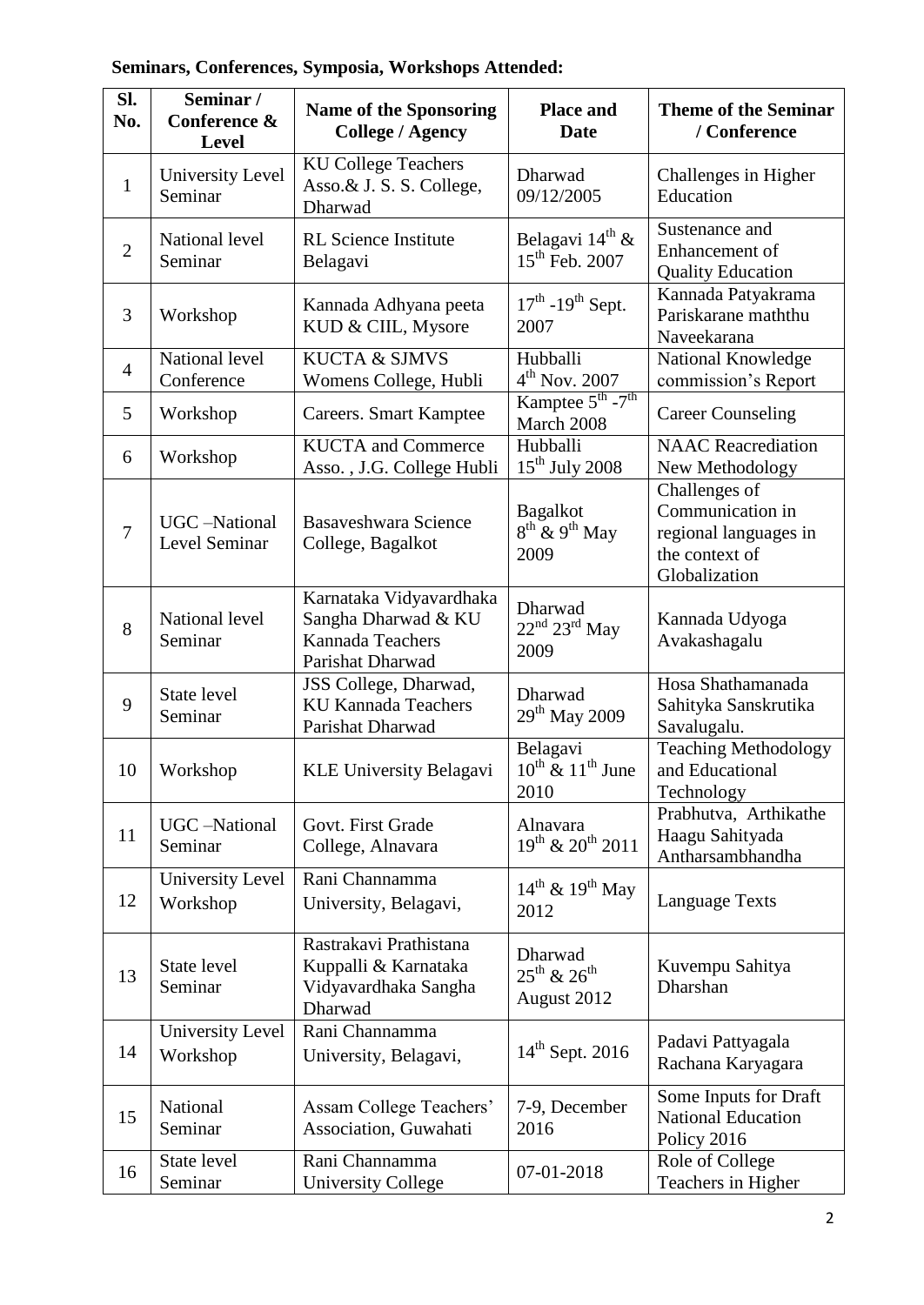|  | —<br>Association.<br>reachers? | Education |
|--|--------------------------------|-----------|
|  | 3agalkot                       |           |

## **Paper Presented:**

| Sl.<br>No.     | <b>Place and</b><br><b>Date</b>                                                                | <b>Title of the Paper</b>                                |
|----------------|------------------------------------------------------------------------------------------------|----------------------------------------------------------|
| 1              | Rani Channamma University,<br>Belagavi,<br>$14^{th}$ & $19^{th}$ May 2012                      | Language Texts                                           |
| $\overline{2}$ | Nesari Garden, Sankeshwara -<br>07-01-2013                                                     | Dohara Kakkayya- Baduku Baraha                           |
| 3              | Karnataka University, Dharwad<br>$-23/06/2013$                                                 | Kannada Nataka Prapancha                                 |
| $\overline{4}$ | Basaveshwara Science College,<br>Bagalkot - 15/09/2013                                         | Dr. Chandrashekar Kambar Avara Ekanka Natakagalu         |
| 5              | Veerendra Hegde Adhyana<br>Kendra Dharwad-4 <sup>th</sup> and 5 <sup>th</sup><br>February 2014 | Dr. Chandrashekar Kambarara Lekhanagalu                  |
| 6              | Belavadi – $28^{th}$ Feb & $1^{st}$ March<br>2014                                              | Kannada maththu Marati Bhasha Bhandavya.                 |
| 7              | G. H. College, Haveri-<br>21/10/2014                                                           | Chakori – Mahakavya                                      |
| 8              | SCP Institutions Mahalingapur -<br>13/11/2014                                                  | K.L.E. Saptharshigalu                                    |
| 9              | SS Arts & TP Science Institute,<br>Sankeshwar<br>21 February 2016                              | A. B. Sanadiyayara Kavanagalalli Manaveeya<br>Moulyagalu |

## **Teaching Experience:**

| <b>Courses Taught</b><br>UG/PG | <b>Name of the College</b>    | <b>Duration</b>          |
|--------------------------------|-------------------------------|--------------------------|
| <b>UG</b>                      | K.L.E. Society's S.V.S.       | 04/09/1990 to 30-05-1992 |
|                                | Bellubbi College Savadatti    | 02 Years                 |
| <b>UG</b>                      | K.L.E. Society's G. I.        | 01/06/1992 to 04/08/1998 |
|                                | Bagewadi College, Nippani     | 06 Years                 |
| <b>UG</b>                      | K.L.E. Society's S.V.S.       | 05/08/1998 to 30/05/2013 |
|                                | Bellubbi College Savadatti    | 15 Years                 |
| <b>UG</b>                      | K.L.E. Society's Basavaprabhu | 01/06/2013 onwards       |
|                                | Kore College, Chikodi         | 05 Years                 |

## **Training if Any:**

| Sl.<br>No. | <b>Training Course</b>                              | Name of the Agency                                           | <b>Place and Date</b>                                        |
|------------|-----------------------------------------------------|--------------------------------------------------------------|--------------------------------------------------------------|
|            | ANO Training (NCC)                                  | <b>Officers Training Academy</b><br>Kamptee (Maharastra)     | Kamptee (Maharastra)<br>30-11-1999 to 07-03-2000             |
| 2          | <b>Vocational Training</b>                          | <b>NCC</b> officers Training<br>Academy, Kamptee             | Kamptee (Maharastra)<br>03-03-2008 to 01-04-2008             |
| 3          | Academic Counseling in<br><b>Distance Education</b> | Karnataka State Open<br>University, Mysore                   | Mysore 09-12-2007                                            |
| 4          | Halagannada Teaching                                | Kannada Uni. Hampi &<br>Anjuman PG Centre,<br><b>Bhatkal</b> | <b>Bhatkal</b><br>$8^{\text{th}}$ & 9 <sup>th</sup> may 2009 |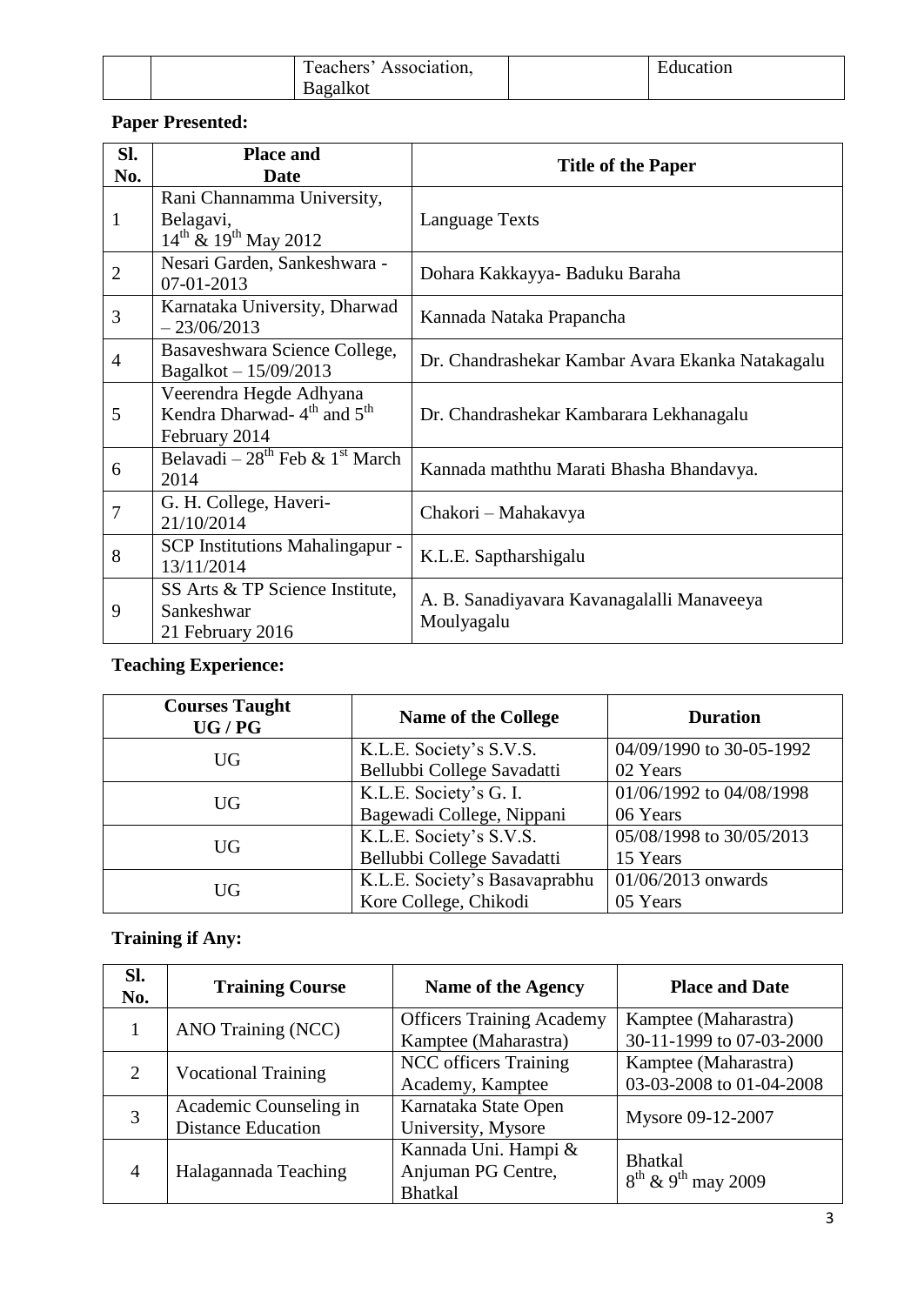### **RC / OC Attended:**

| Event                     | <b>University / Agency</b>    | <b>Place and Date</b>               |
|---------------------------|-------------------------------|-------------------------------------|
| <b>Orientation Course</b> | Karnataka University, Dharwad | Dharwad<br>10-07-2001 to 06-08-2001 |
| <b>Refresher Course</b>   | Karnataka University, Dharwad | Dharwad<br>28-04-1998 to 18-05-1998 |
| <b>Refresher Course</b>   | Karnataka University, Dharwad | Dharwad<br>06-04-1999 to 26-04-1999 |
| <b>Refresher Course</b>   | Karnataka University, Dharwad | Dharwad<br>04-03-2005 to 24-03-2005 |

#### **Publications:**

### **Articles:**

| Sl.<br>No. | <b>Title</b>                                                   | <b>Journal with</b><br><b>Volume &amp; Date</b> | <b>ISSN</b> | <b>Impact Factor</b> |
|------------|----------------------------------------------------------------|-------------------------------------------------|-------------|----------------------|
|            | Kambarara Natakagalalli<br>Parampare mattu Adhunika<br>Pradnye | Hosathu<br>October 2010                         |             | $- -$                |

## **Chapters in Books:**

| Sl.<br>No.     | <b>Title of the Book</b>                                     | Title of the<br><b>Chapter</b>                                    | Name of the<br><b>Editor:</b>         | <b>Publication Details</b>                                              | <b>ISBN</b>                 |
|----------------|--------------------------------------------------------------|-------------------------------------------------------------------|---------------------------------------|-------------------------------------------------------------------------|-----------------------------|
| 1.             | Kunthala $-$ Dr.<br>Sangamesh Biradar<br>Abhinandana Grantha | Anubhava<br>Mantapadalli<br>Akkamahadevi                          | Dr, B. M. Patil<br>Dr. M. B.<br>Hugar | Dr. Sangmesh<br><b>Biradar</b><br>Abhinandana<br>Samithi,<br>Jamakhandi | $-$                         |
| 2.             | Darpana, Prof. G. V.<br>Malagi<br>Abhinandana Grantha        | Kreeyasheela<br>Kannada<br>Adhyapaka Prof.<br>Gangadhar<br>Malagi | Prof.<br>Chandrashekar<br>Akki        | Prof. G. V. Malagi<br>Abhinandana<br>Samithi, Gokak                     | $-$                         |
| 3.             | Spoorti-Prof. S.R.<br>Doddamani<br>Abhinandana Grantha       | Munnudi                                                           | Shri. B. G.<br>Jawoor                 | B. G. Jawoor                                                            | $ -$                        |
| $\overline{4}$ | Hastha Prathi<br>Vyasanga                                    | Kambar Avara<br>Lekhanagalu                                       | Dr. Veeresh<br>Badiger                | Prasaranga, Hampi<br>Kannada University,<br>Hampi                       | 978-93-<br>83044-<br>78-8   |
| 5              | Bharathiya Santharu<br>Maththu<br>Kanakadasaru               | Kanakadasaru<br>maththu<br>Shishunala<br>Sharifaru                | Dr. B. V.<br>Yakkundimath             | Prasaranga,<br>Karnataka<br>University,<br>Dharwad                      | 978-93-<br>83890-<br>$19-4$ |

#### **Books: Sole Authored**

| Sl.<br>No. | <b>Title</b>                                 | <b>Publication Details</b>            | ISBN  |
|------------|----------------------------------------------|---------------------------------------|-------|
|            | Dr. Chandrashekhar Kambar Avar<br>Natakagalu | Sonabai Prakashana, Dharwad<br>(2009) | $- -$ |